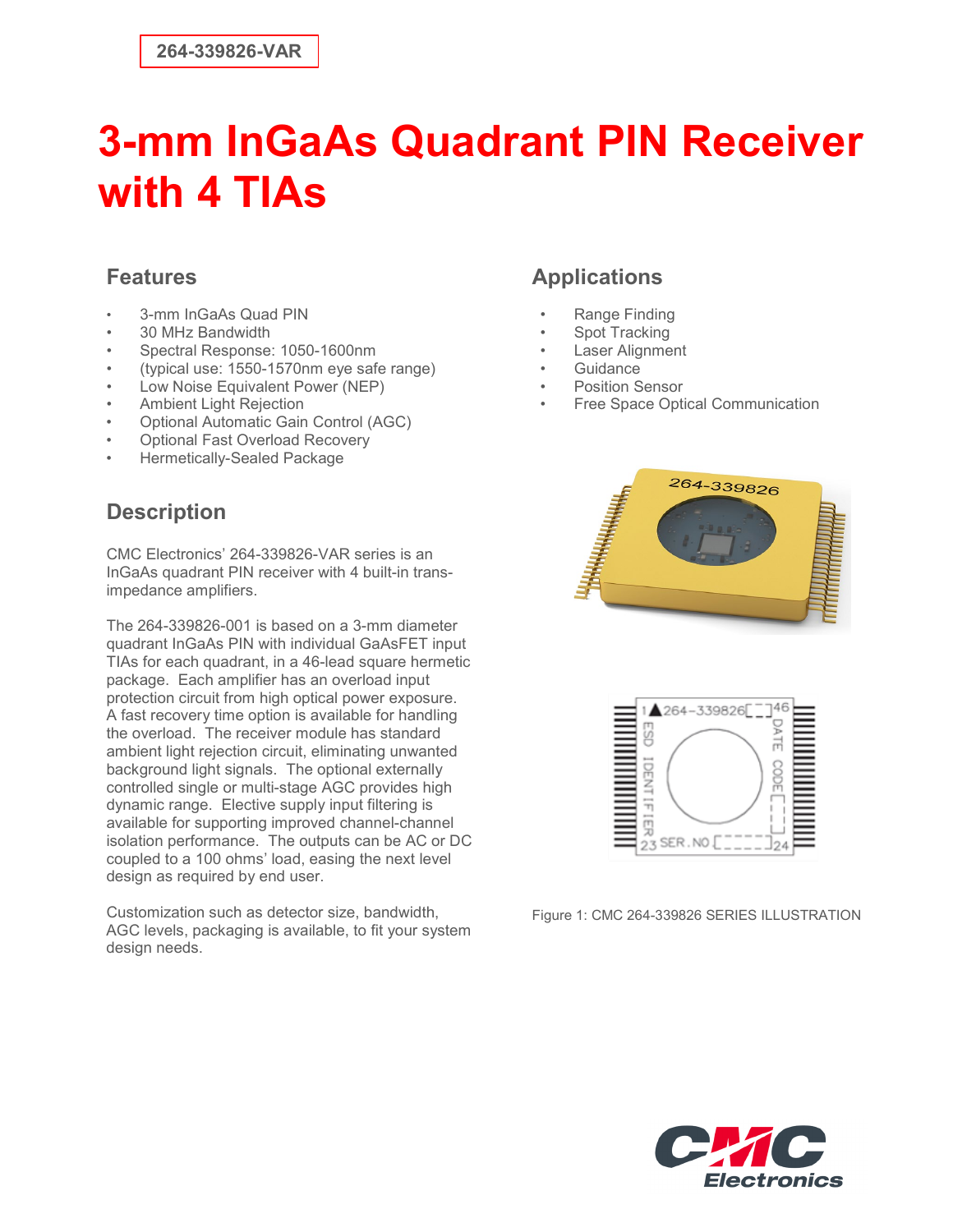### **Block Diagram**



Figure 2: CMC 264-339826 SERIES BLOCK DIAGRAM (HYBRID LEVEL)

|                                                                      |                                      | Supply inputs<br>filtering |
|----------------------------------------------------------------------|--------------------------------------|----------------------------|
| PIN Optical<br>Input<br><b>AGC circuit</b><br>Overload<br>protection | Fast recovery<br>Transimpedance      | Output                     |
| Ambient light<br>rejection                                           | Front-End<br>High freq<br>Amp<br>Amp | Second stage<br>Output Amp |



Figure 3: CMC 264-339826 SERIES BLOCK DIAGRAM (CHANNEL LEVEL)

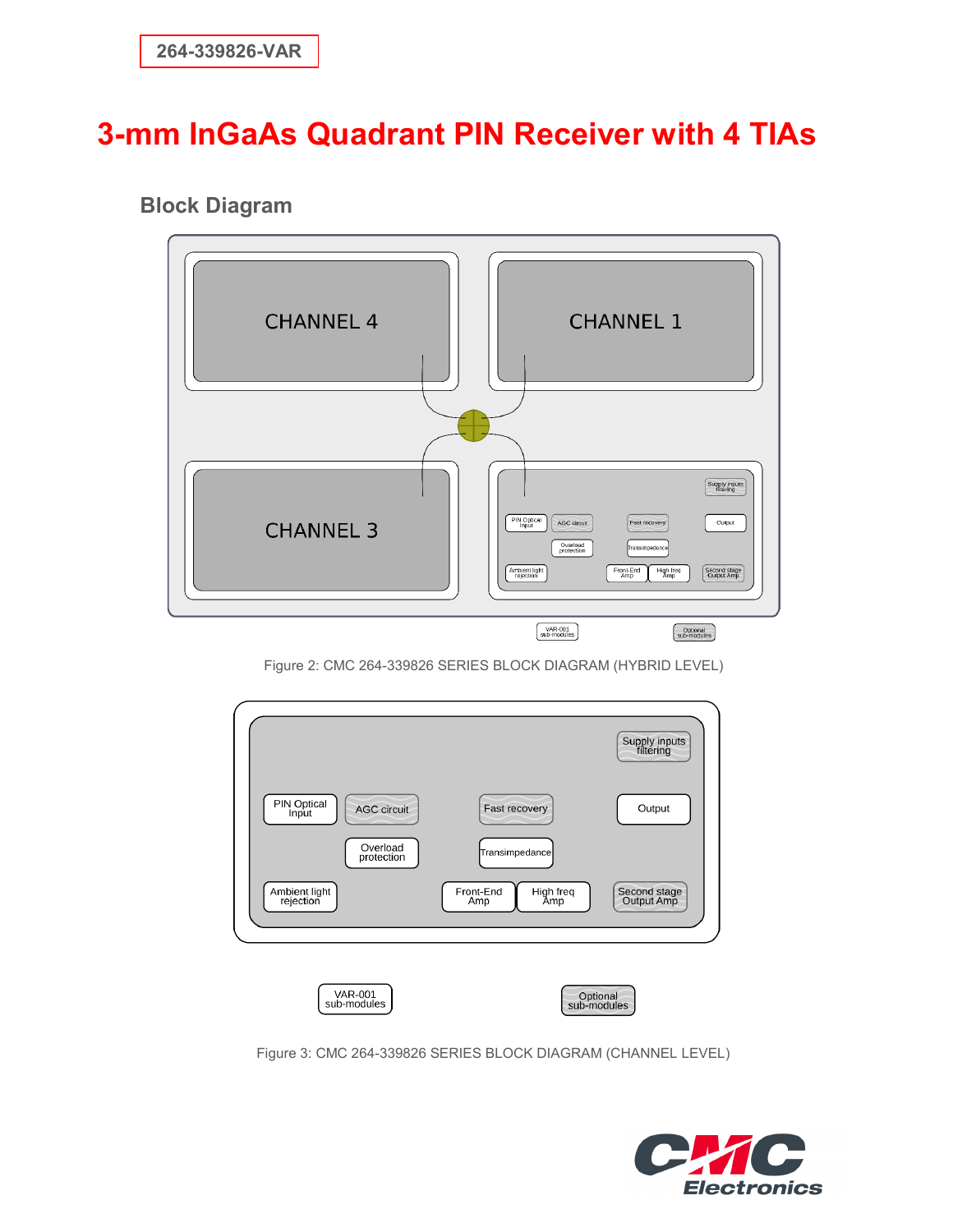#### **Electro-Optical Characteristics at TA=25oC**

**Unless otherwise specified: V+=5V, V-=-5V, Vpin=5V, RL=100Ω AC, λ = 1570 nm +/- 10 nm; values presented for VAR-001, without options** (Externally AC coupled through 4.7uF)

| <b>Parameter/Condition</b>                                                       | Min.   | Typ.    | Max. | Unit.      |
|----------------------------------------------------------------------------------|--------|---------|------|------------|
| Responsivity (R) @ 1570 nm                                                       | 40     | 60      |      | kV/W       |
| Noise Equivalent Power (NEP = $E_n/R$ )                                          |        |         |      |            |
| 1570 nm                                                                          |        | 8       | 15   | pW/√Hz     |
| Output Impedance                                                                 |        | 10      |      | $\Omega$   |
| Bandwidth, f-3dB                                                                 | 25     | 30      |      | <b>MHz</b> |
| Rise Time (10-90%)                                                               |        | 12      | 15   | ns         |
| Fall Time (90-10%)                                                               |        | 12      | 15   | ns         |
| Linear Output Voltage Swing (Pulse) <sup>1</sup>                                 | 1.5    | 2.5     | 4.0  | $\vee$     |
|                                                                                  | $-0.6$ | $-0.25$ | 0.1  | $\vee$     |
| Fast recovery for optical power input signal of<br>1mW, 15ns pulse width (1):    |        |         |      |            |
| $V_{\text{out}} - V_{\text{out\_PrePulse}} \rightarrow 200$ ns after pulse start |        |         | 250  | mV         |
| $V_{out} - V_{out\_PrePulse} \rightarrow 1.0 \,\mu s$ after pulse start          |        |         | 50   | mV         |
| Ambient light rejection                                                          | 25     | 50      |      | <b>KHz</b> |
| AGC (1, 2)                                                                       |        |         |      |            |
| Attenuation                                                                      |        | $-25$   |      | dB         |
| Channel-to-channel                                                               |        |         |      |            |
| Channel isolation                                                                |        | $-30$   |      | dB         |
| Channel isolation with supply input<br>filtering                                 |        | $-40$   |      | dB         |
| Response linearity (Quad-PIN)                                                    |        |         | 10   | %          |
| Hybrid Supply current (all channels) (1, 3):                                     |        |         |      |            |
|                                                                                  | 70     | 170     | 250  | mA         |
| V-                                                                               | 40     | 120     | 170  | mA         |

Note (1) Fast recovery, AGC and supply input filtering are optional features. Specifications are for reference only.

Note (2) AGC (active gain control) can be single or multi-stage. Discuss with CMC for the options that are most suitable to your needs.

Note (3) Supply input filtering improves cross-talk performance.

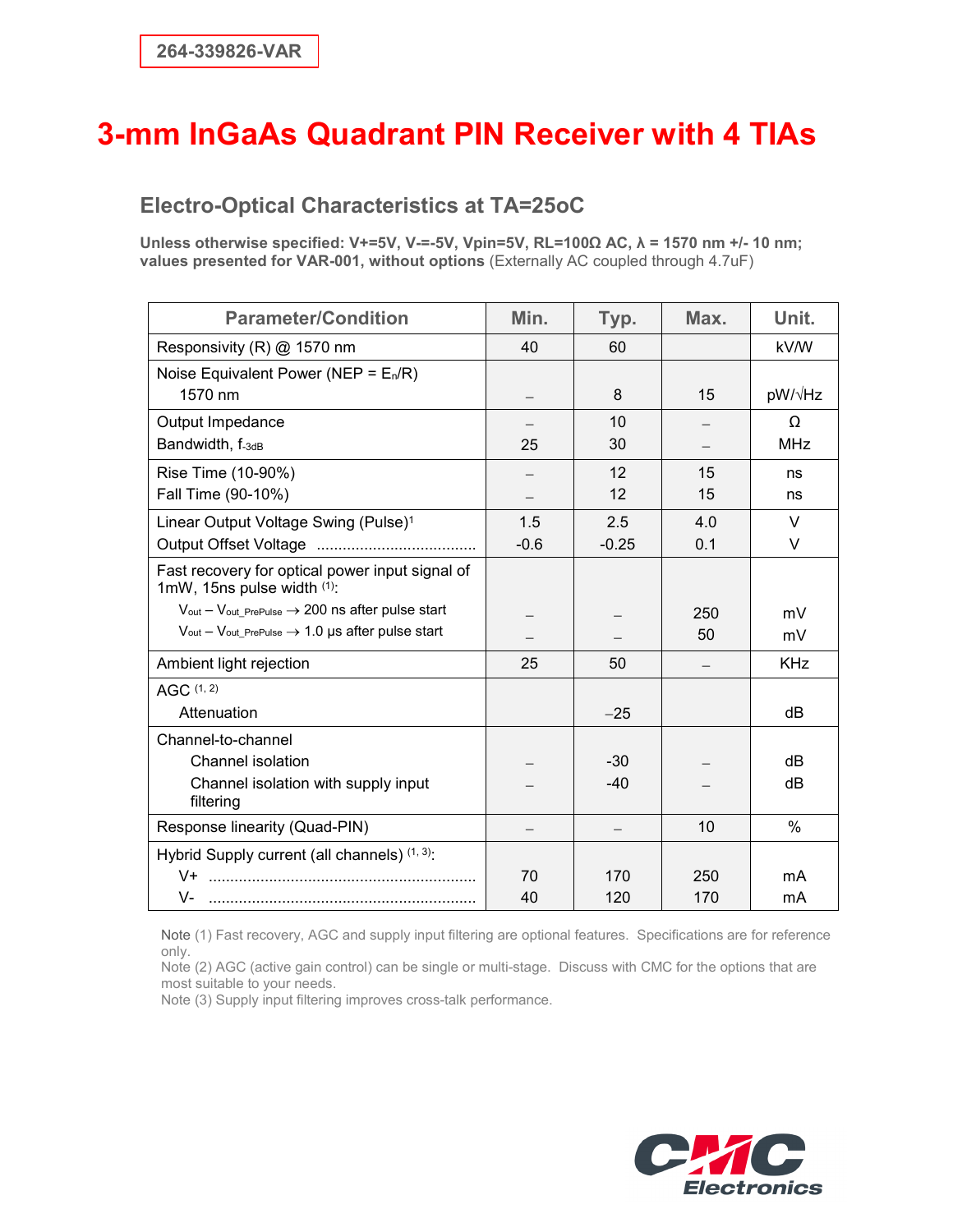**Absolute-Maximum Ratings, Limiting Values**

| Photodiode (Optical Input)                                                                                                                                                              | <b>Hybrid Voltages</b>                                                                       |  |  |
|-----------------------------------------------------------------------------------------------------------------------------------------------------------------------------------------|----------------------------------------------------------------------------------------------|--|--|
| Incident Radiant Flux, $\Phi_M$<br>Maximum Light Density<br>Peak value, 20ns pulses < $100Hz$ 100 kW/cm <sup>2</sup>                                                                    | V_POS (pin 28,17,7,40)<br>Minimum  4.8 Volts<br>Maximum  6.0 Volts<br>V_NEG (pin 30,18,5,42) |  |  |
| Detector Cathode Voltage Input<br>$V$ PIN (pin 23)<br>PIN breakdown, Maximum voltage  20 volts<br>Recommended operation voltage  5.0±0.1 volts<br>Recommended overcurrent limit  500 µA | Minimum  -6.0 Volts<br>Maximum  -4.8 Volts                                                   |  |  |
| <b>Ambient Temperature:</b>                                                                                                                                                             |                                                                                              |  |  |

#### **Package Dimension** (inches) [mm]